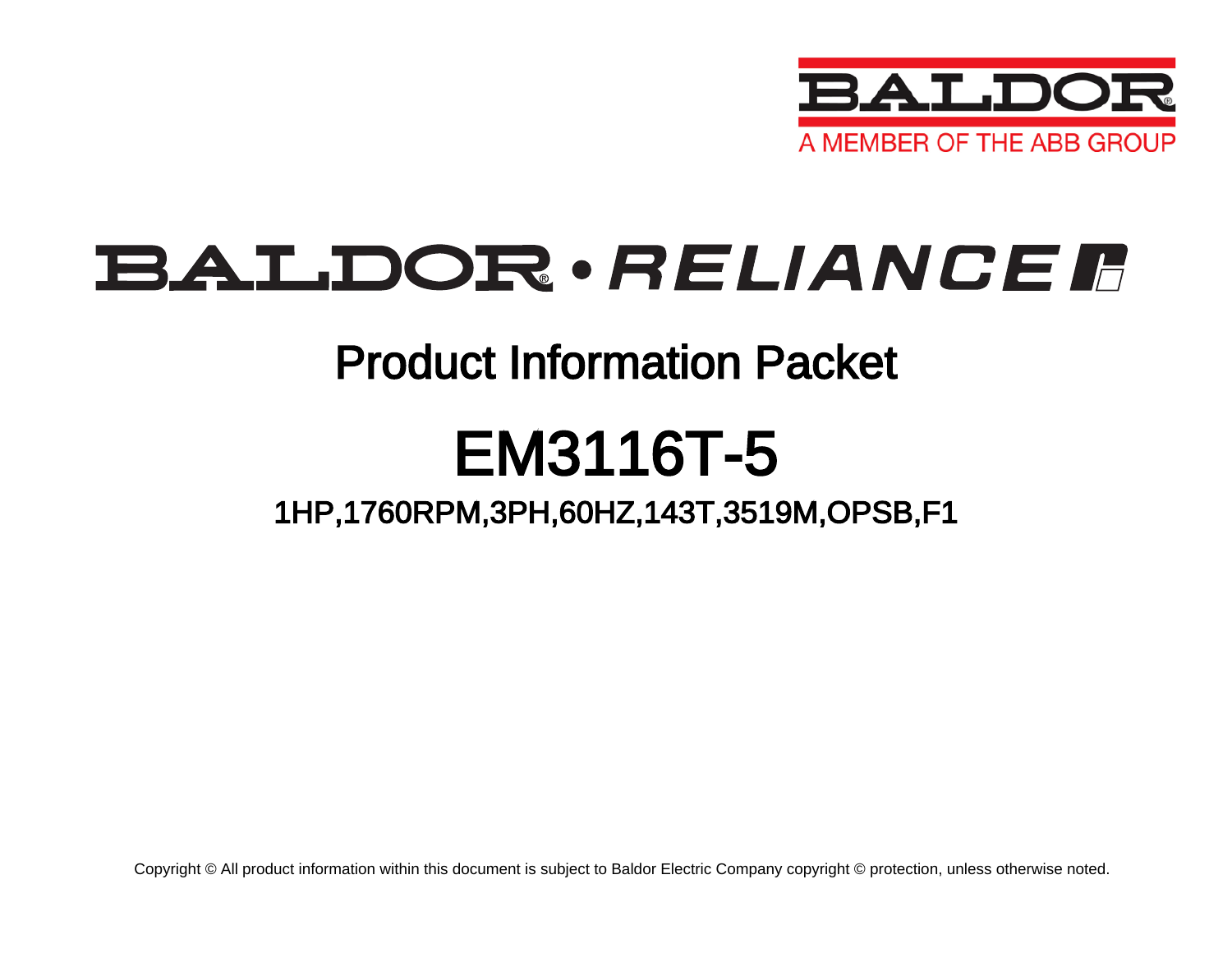#### BALDOR · RELIANCE F Product Information Packet: EM3116T-5 - 1HP,1760RPM,3PH,60HZ,143T,3519M,OPSB,F1

| <b>Part Detail</b> |             |                  |                     |             |          |                      |            |  |  |
|--------------------|-------------|------------------|---------------------|-------------|----------|----------------------|------------|--|--|
| Revision:          |             | Status:          | PRD/A               | Change #:   |          | Proprietary:         | No         |  |  |
| Type:              | AC          | Prod. Type:      | 3519M               | Elec. Spec: | 35WGM849 | CD Diagram:          | CD0006     |  |  |
| Enclosure:         | <b>OPSB</b> | Mfg Plant:       |                     | Mech. Spec: | 35BB101  | Layout:              | 35LYBB101  |  |  |
| Frame:             | 143T        | Mounting:        | F <sub>1</sub>      | Poles:      | 04       | <b>Created Date:</b> | 11-29-2010 |  |  |
| Base:              | <b>RG</b>   | <b>Rotation:</b> | R                   | Insulation: |          | Eff. Date:           | 09-02-2015 |  |  |
| Leads:             | 3#18        |                  | <b>Replaced By:</b> |             |          |                      |            |  |  |
| Literature:        |             | Elec. Diagram:   |                     |             |          |                      |            |  |  |

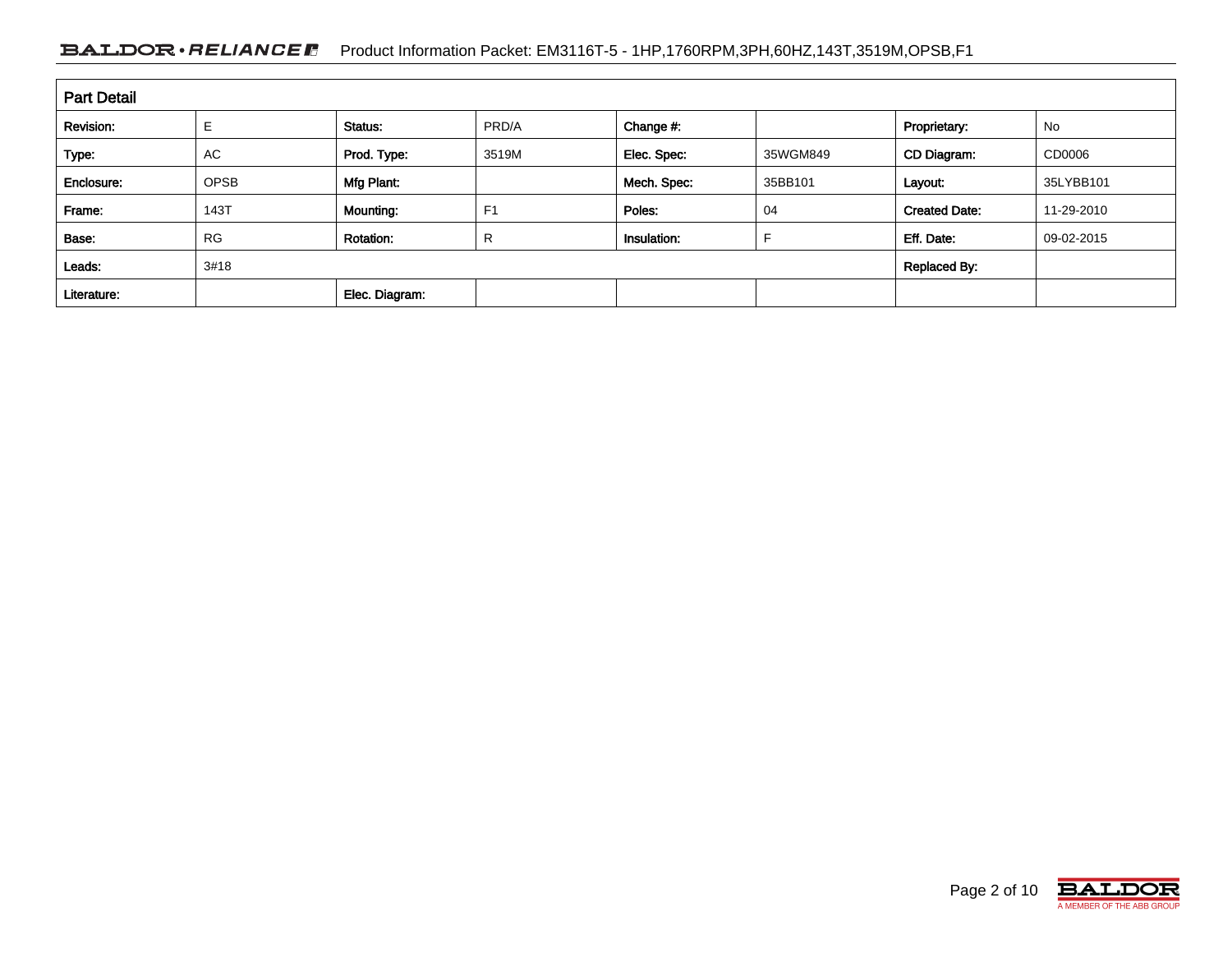#### BALDOR · RELIANCE F Product Information Packet: EM3116T-5 - 1HP,1760RPM,3PH,60HZ,143T,3519M,OPSB,F1

| Nameplate NP1259L |                                        |                |  |            |   |    |   |  |  |
|-------------------|----------------------------------------|----------------|--|------------|---|----|---|--|--|
| CAT.NO.           | EM3116T-5                              |                |  |            |   |    |   |  |  |
| SPEC.             | 35BB101M849G1                          |                |  |            |   |    |   |  |  |
| HP                |                                        |                |  |            |   |    |   |  |  |
| <b>VOLTS</b>      | 575                                    |                |  |            |   |    |   |  |  |
| <b>AMP</b>        | 1.2                                    |                |  |            |   |    |   |  |  |
| <b>RPM</b>        | 1760                                   |                |  |            |   |    |   |  |  |
| <b>FRAME</b>      | HZ<br>PH<br>60<br>$\mathbf{3}$<br>143T |                |  |            |   |    |   |  |  |
| SER.F.            | 1.15                                   | CODE           |  | <b>DES</b> | B | CL | F |  |  |
| NEMA-NOM-EFF      | PF<br>85.5<br>71                       |                |  |            |   |    |   |  |  |
| <b>RATING</b>     | 40C AMB-CONT                           |                |  |            |   |    |   |  |  |
| cc                | 010A                                   | USABLE AT 208V |  |            |   |    |   |  |  |
| DE                | <b>ODE</b><br>6205<br>6203             |                |  |            |   |    |   |  |  |
| <b>ENCL</b>       | OPSB                                   | SN             |  |            |   |    |   |  |  |
|                   |                                        |                |  |            |   |    |   |  |  |

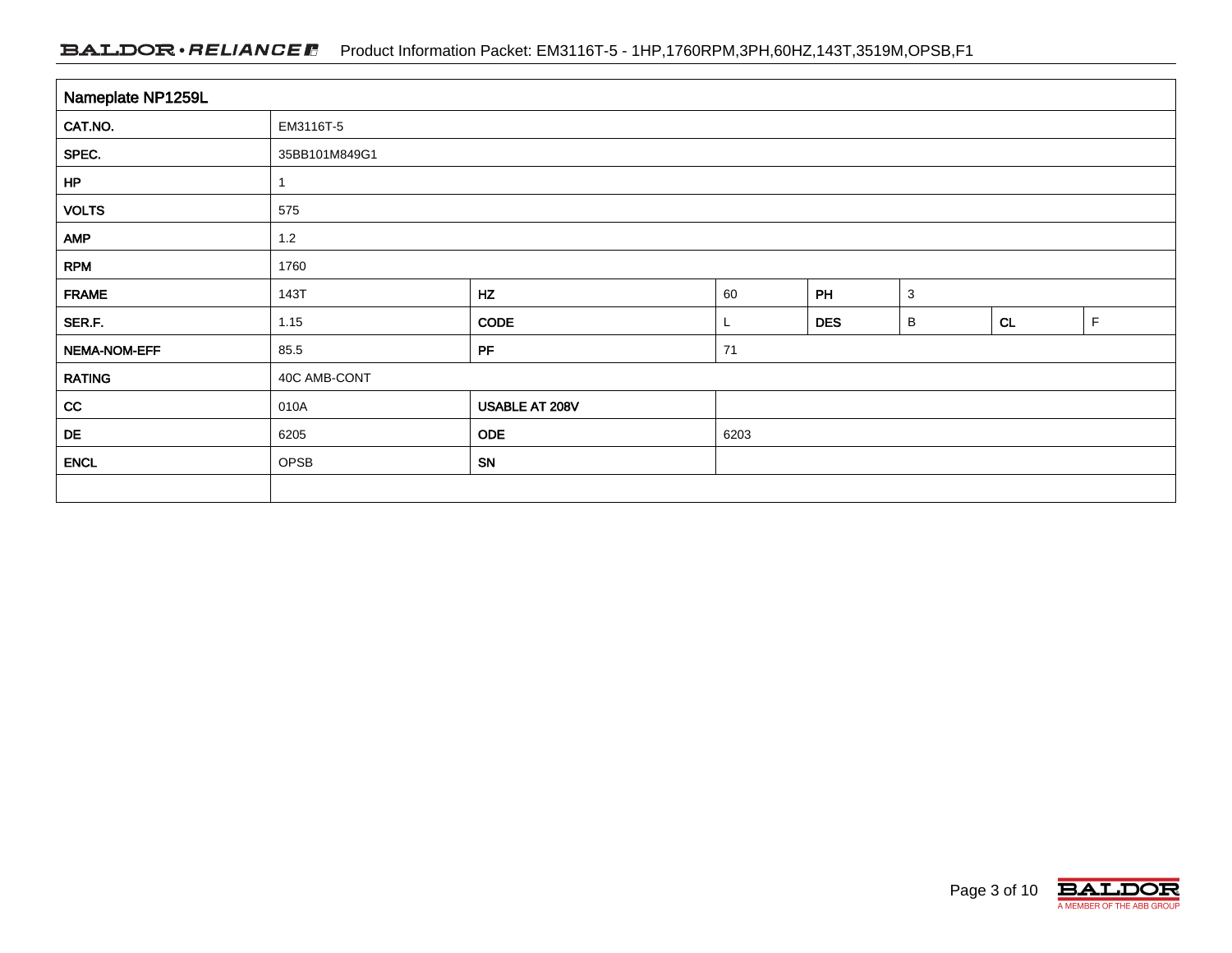| <b>Parts List</b> |                                           |            |  |  |  |  |
|-------------------|-------------------------------------------|------------|--|--|--|--|
| Part Number       | Description                               | Quantity   |  |  |  |  |
| SA212580          | SA 35BB101M849G1                          | 1.000 EA   |  |  |  |  |
| RA199809          | RA 35BB101M849G1                          | 1.000 EA   |  |  |  |  |
| S/P107-000-001    | SUPER E PROC'S-FS, WS & CK PLTS           | 1.000 EA   |  |  |  |  |
| NS2512A01         | INSULATOR, CONDUIT BOX X                  | 1.000 EA   |  |  |  |  |
| 35CB3009          | 35 CB CASTING W/1.09 DIA. LEAD HOLE @ 6:  | 1.000 EA   |  |  |  |  |
| 51XB1016A06       | 10-16X3/8 HXWSSLD SERTYB                  | 2.000 EA   |  |  |  |  |
| 11XW1032G06       | 10-32 X .38, TAPTITE II, HEX WSHR SLTD U  | 1.000 EA   |  |  |  |  |
| 35EP3201A01       | STD FR ENDPLATE-OPEN-203 BRG W/GREASER    | 1.000 EA   |  |  |  |  |
| HW4500A01         | 1641B(ALEMITE)400 UNIV, GREASE FITT       | 1.000 EA   |  |  |  |  |
| HW5100A03SP       | WAVY WASHER (W1543-017)                   | 1.000 EA   |  |  |  |  |
| 35EP3200A01       | STD PU ENDPLATE-OPEN-205 BRG W/GREASER    | 1.000 EA   |  |  |  |  |
| HW4500A01         | 1641B(ALEMITE)400 UNIV, GREASE FITT       | 1.000 EA   |  |  |  |  |
| XY1032A02         | 10-32 HEX NUT DIRECTIONAL SERRATION       | 4.000 EA   |  |  |  |  |
| 35CB4521          | 35 LIPPED CB LID (GALV & PHOSPH)          | 1.000 EA   |  |  |  |  |
| 51XW0832A07       | 8-32 X .44, TAPTITE II, HEX WSHR SLTD SE  | 4.000 EA   |  |  |  |  |
| HW2501D13SP       | KEY, 3/16 SQ X 1.375                      | 1.000 EA   |  |  |  |  |
| HA7000A01         | KEY RETAINER 7/8" DIA SHAFT               | 1.000 EA   |  |  |  |  |
| 85XU0407S04       | 4X1/4 U DRIVE PIN STAINLESS               | 2.000 EA   |  |  |  |  |
| MJ1000A75         | GREASE, POLYREX EM EXXON (USe 4824-15A)   | $0.050$ LB |  |  |  |  |
| MG1000Y03         | MUNSELL 2.53Y 6.70/ 4.60, GLOSS 20,       | 0.017 GA   |  |  |  |  |
| 35AD2005A01       | BAFFLE PLATE, MOD 35-SLTD BAND MTRS GL.F. | 2.000 EA   |  |  |  |  |
| HA3100A15         | THRUBOLT 10-32 X 8.375                    | 4.000 EA   |  |  |  |  |
| LB1119N           | <b>WARNING LABEL</b>                      | 1.000 EA   |  |  |  |  |
| LC0006            | <b>CONNECTION LABEL</b>                   | 1.000 EA   |  |  |  |  |

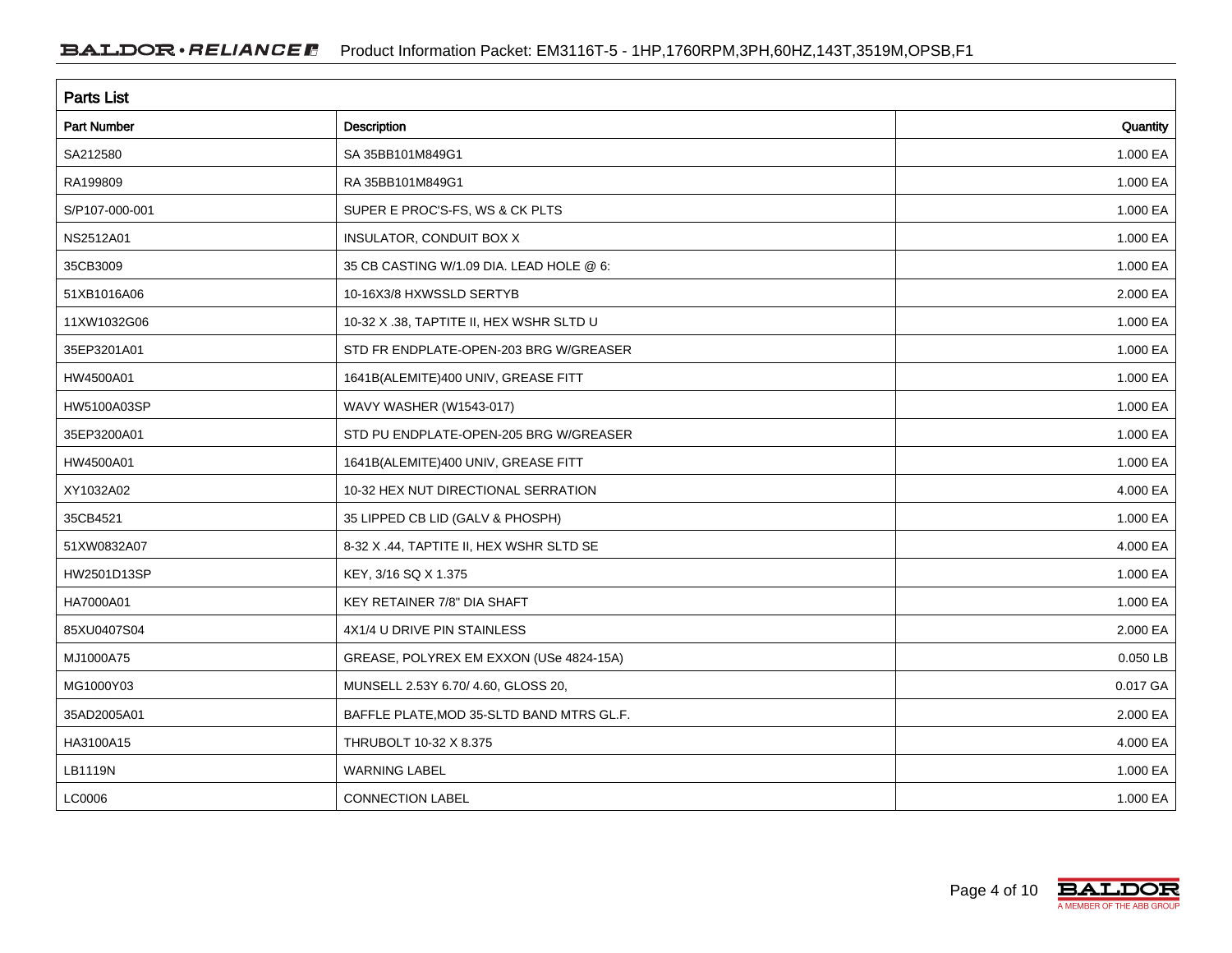| <b>Parts List (continued)</b> |                                          |          |  |  |  |  |  |
|-------------------------------|------------------------------------------|----------|--|--|--|--|--|
| <b>Part Number</b>            | Quantity                                 |          |  |  |  |  |  |
| <b>NP1259L</b>                | ALUM SUPER-E UL CSA-EEV CC NEMA PREMIUM  | 1.000 EA |  |  |  |  |  |
| 35PA1066                      | PKG GRP, PRINT<br>PK1008A06              | 1.000 EA |  |  |  |  |  |
| MN416A01                      | TAG-INSTAL-MAINT no wire (1200/bx) 11/14 | 1.000 EA |  |  |  |  |  |

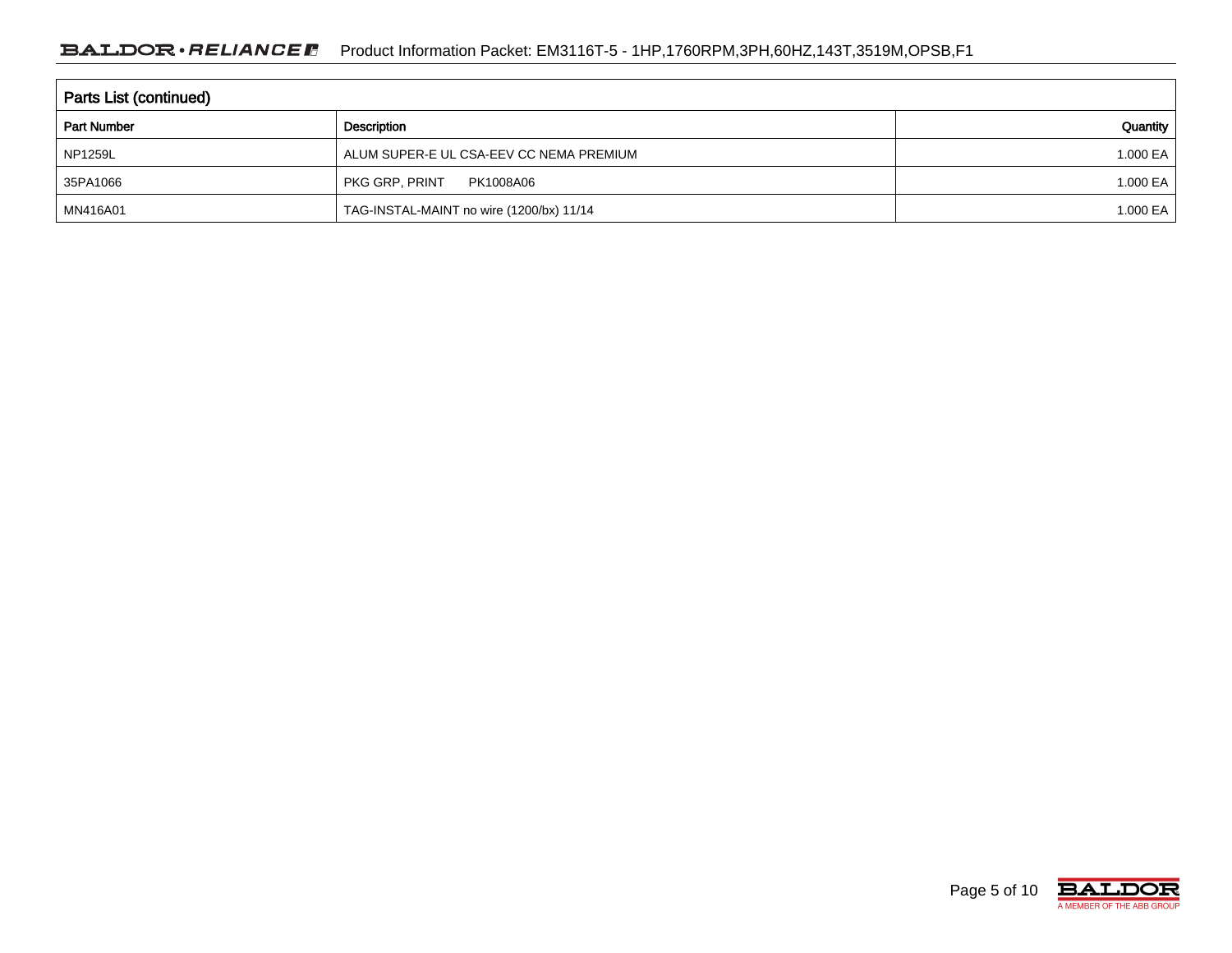| <b>Accessories</b> |                     |    |  |  |  |  |  |
|--------------------|---------------------|----|--|--|--|--|--|
| <b>Part Number</b> | Multiplier          |    |  |  |  |  |  |
| 35-8764            | C FACE KIT          | A8 |  |  |  |  |  |
| 35EP1604A01SP      | <b>D-FLANGE KIT</b> | A8 |  |  |  |  |  |

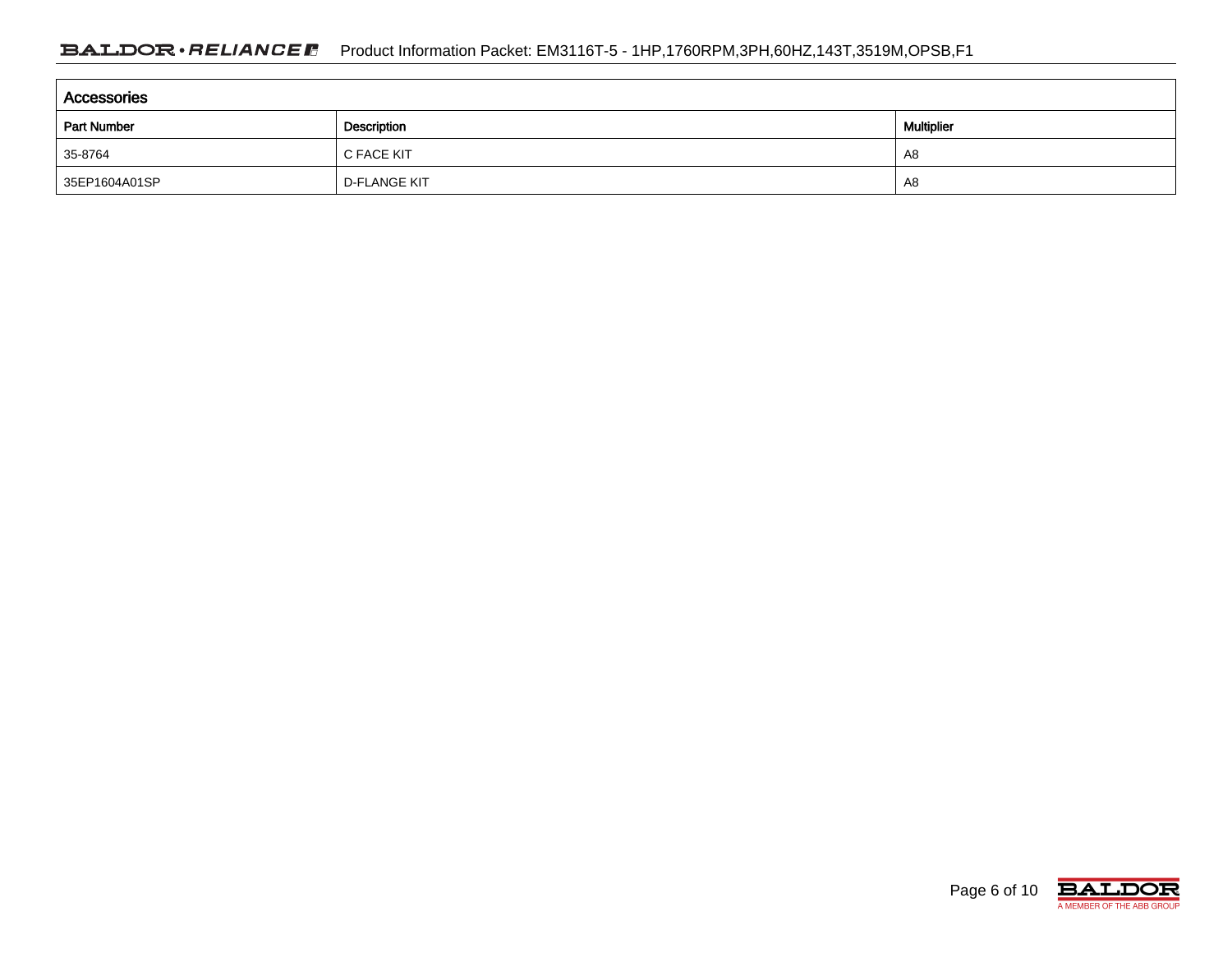#### **AC Induction Motor Performance Data**

Record # 35604 - Typical performance - not guaranteed values

| Winding: 35WGM849-R004                   |                | <b>Type: 3519M</b> |                                       | <b>Enclosure: OPSB</b>         |                                          |  |
|------------------------------------------|----------------|--------------------|---------------------------------------|--------------------------------|------------------------------------------|--|
|                                          | Nameplate Data |                    | 575 V, 60 Hz:<br>Single Voltage Motor |                                |                                          |  |
| <b>Rated Output (HP)</b>                 |                |                    |                                       | Full Load Torque<br>2.97 LB-FT |                                          |  |
| <b>Volts</b>                             |                | 575                |                                       | <b>Start Configuration</b>     | direct on line                           |  |
| <b>Full Load Amps</b>                    | 1.2            |                    |                                       | <b>Breakdown Torque</b>        | 12.5 LB-FT                               |  |
| R.P.M.                                   |                | 1760               |                                       | Pull-up Torque                 | 6.13 LB-FT                               |  |
| Hz                                       | 60             | Phase              | 3                                     | Locked-rotor Torque            | 8.45 LB-FT                               |  |
| NEMA Design Code<br>B<br><b>KVA Code</b> |                | L                  | <b>Starting Current</b>               | 9.66 A                         |                                          |  |
| Service Factor (S.F.)                    | 1.15           |                    | No-load Current                       | 0.8A                           |                                          |  |
| NEMA Nom. Eff.                           | 85.5           | Power Factor       | 71                                    | Line-line Res. @ 25°C          | $25.7 \Omega$                            |  |
| <b>Rating - Duty</b>                     | 40C AMB-CONT   |                    |                                       | Temp. Rise @ Rated Load        | $36^{\circ}$ C                           |  |
| S.F. Amps                                |                |                    |                                       |                                | Temp. Rise @ S.F. Load<br>$42^{\circ}$ C |  |
|                                          |                |                    |                                       | Rotor inertia                  | 0.112 LB-FT2                             |  |

#### Load Characteristics 575 V, 60 Hz, 1 HP

| % of Rated Load   | 25    | 50    | 75   | 100  | 125  | 150  | S.F. |
|-------------------|-------|-------|------|------|------|------|------|
| Power Factor      | 30    | 49    | 62   | 71   | 77   | 80   | 75   |
| <b>Efficiency</b> | 72    | 81.9  | 84.8 | 85.7 | 85.3 | 84.4 | 85.5 |
| Speed             | 1791  | 1781  | 1772 | 1761 | 1749 | 1736 | 1754 |
| Line amperes      | 0.839 | 0.919 | 1.06 | 1.23 | 1.43 | .66  | 1.35 |

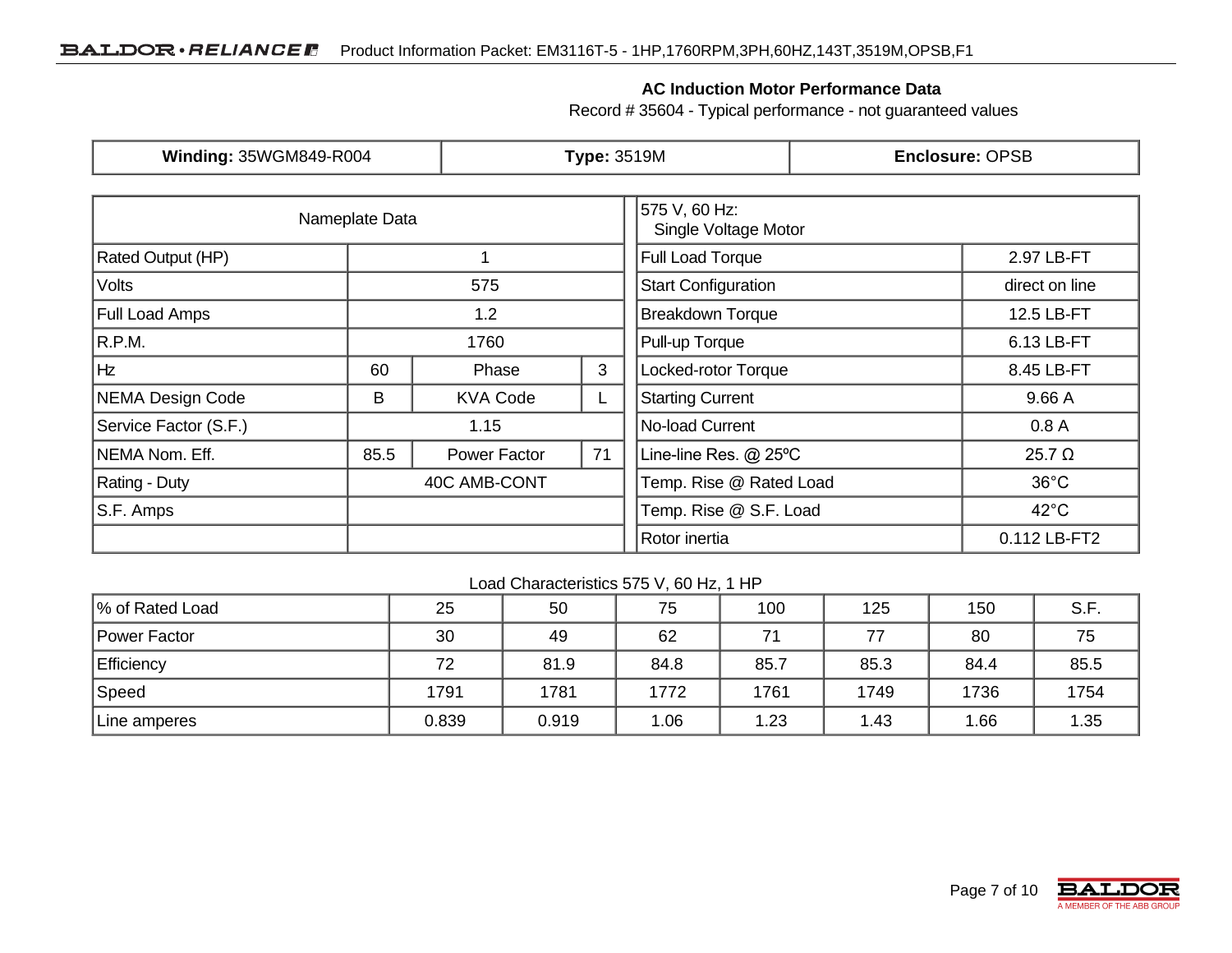

Performance Graph at 575V, 60Hz, 1.0HP Typical performance - Not guaranteed values

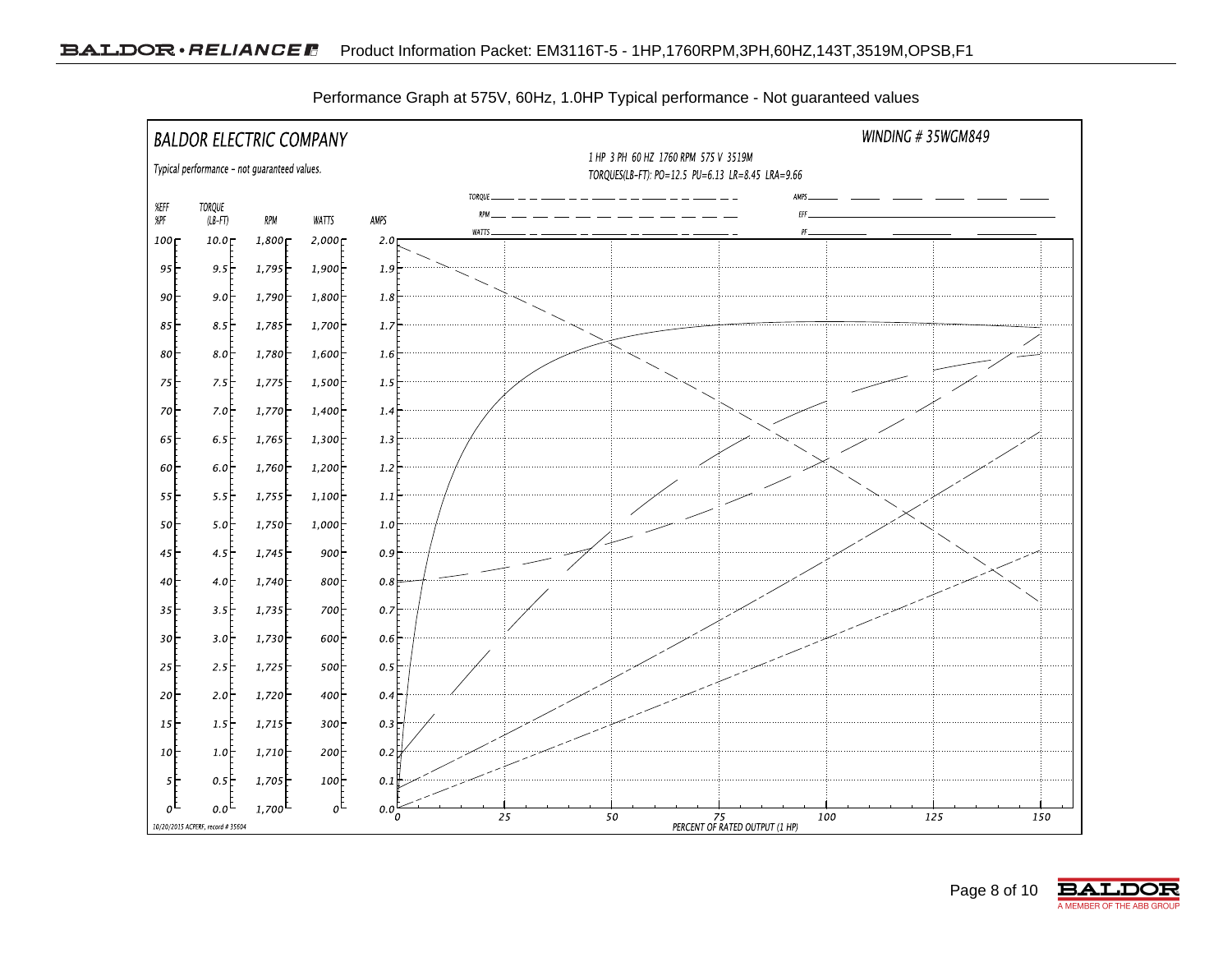